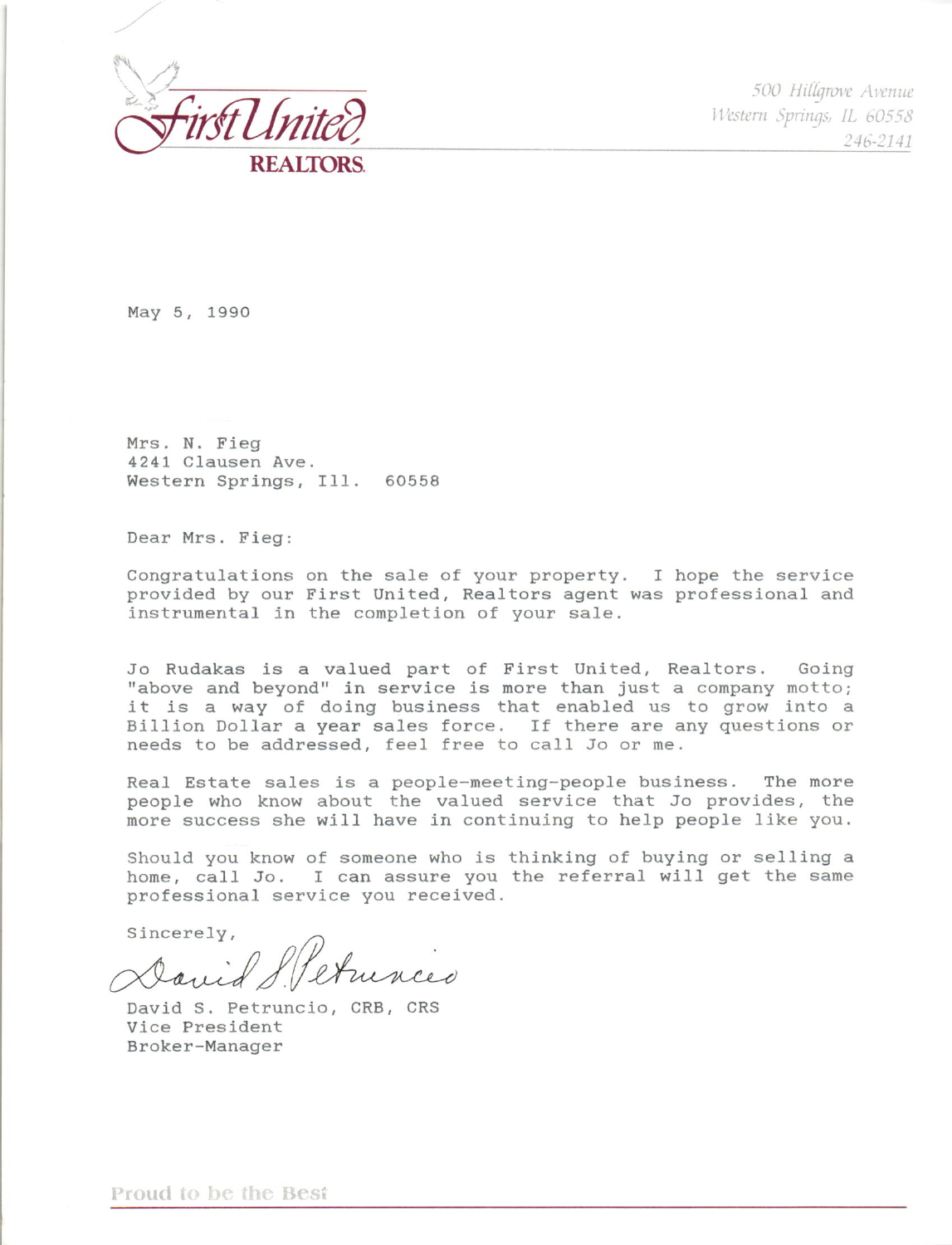

 $p$ resents

Welcome to the home of:

Mrs. Nell Fieg 4241 Clausen Avenue Western Springs, Illinois



Presented by:

Jo Rudakas 246-2141/246-6124

## **Features Of This Home**